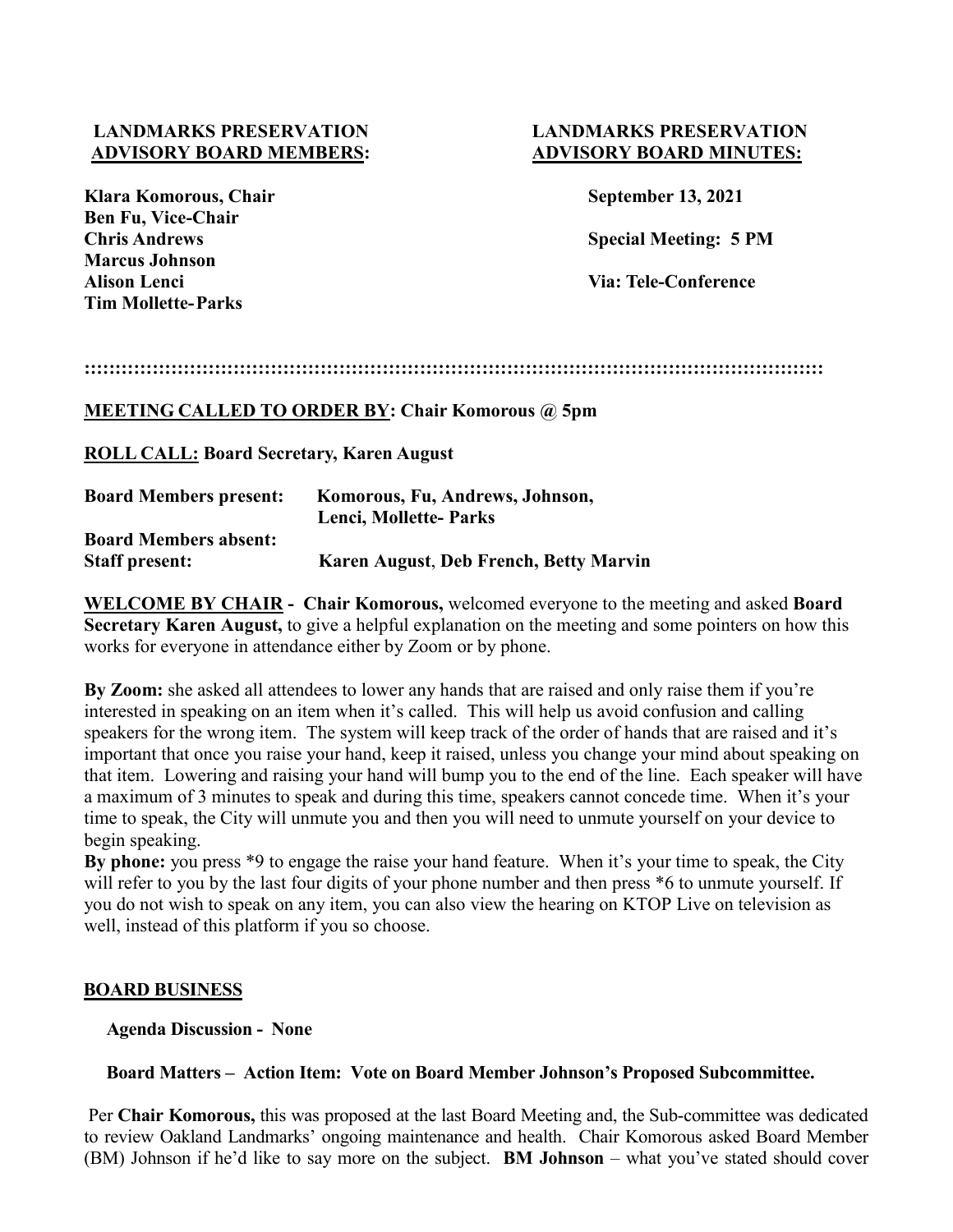everything unless, there is some questions. I see this as a very important Action Item for the Board and the Landmarks. Johnson wanted to make a motion on the item. **Per Board Secretary August,** yes, you can make a motion. At the last meeting, we made a motion to vote on it at this meeting to have this as an Action Item. Before the motion could be made, **BM Andrews,** asked that the 'Item' be summarized and the language clarified. (Andrews was absent from the last meeting). **Chair Komorous –** read some excerpts from the July 12<sup>th</sup> LPAB meeting minutes, stating, that Board Secretary August said that the Board should make a motion to establish a formal sub-committee that could make reports on the state of the Oakland Landmarks ongoing maintenance and health. This was based on the discussion with BM Johnson, who started visiting and checking on Landmarks because, Oakland Heritage Alliance (OHA) had made comments about the fires that some of our Landmarks and historic buildings had suffered. BM Johnson had explained that we've lost a historic library that caught fire (twice) and the Boatyard, which was also destroyed by fire. Because of that concern of the state of the Landmarks, BM Johnson and I have started, (primarily Johnson who spear-headed this effort) and, has reached out and connected. He knows a lot about this, he found a lot of cooperation with the owners including, the City of Oakland. BM Johnson suggested that we make a formal board sub-committee, so he can report some of the findings and show the activity that is current. He requested that we form an 'ad-hoc' committee that checks on the state of the City of Oakland Landmarks, to make sure that the properties are not at risk for fires or, any other disasters. The call is for 'all of us' as Board Members, that we can coordinate this and, if you have a site that you'd like to visit do so but, so far, it's been primarily BM Johnson. I visited the Train Station and made a brief report on it during the May  $10^{th}$  LPAB meeting.

Per **Chair Komorous,** the motion is to form; an 'ad-hoc' formal Board Sub-committee so, we can have reports at our Board meetings about the state of the Landmarks. Chair Komorous asked BM Andrews, if that was enough information and did that explain it. **BM Andrews –** the only request I would ask, is that we clarify the language. We're called the Landmarks Board and technically, when you say 'the health of the Landmarks', I thought you were talking about the Board (members) but actually, you're speaking of the properties designated as Landmarks in the City of Oakland. Whatever way we phrase this motion, it has to be clear of what we're talking about, the properties and not the Landmarks Board itself.

**Chair Komorous** asked Secretary August, does someone need to make a motion or should we change the wording from our previous motion. **BM Andrews** – made a 'friendly amendment' to the motion. The person who advanced the motion, can accept or not accept my amendment, no need to rephrase the motion. **BM Johnson** – I understand what BM Andrews is stating as well. **BM Johnson** made a motion; that the City of Oakland's designated Landmarks sub-committee, that takes on the task of on-going maintenance and health issues. If that is the 'friendly amendment', I accept it. **BM Andrews** – it seems clearer if it would be, 'the City of Oakland's designated Landmarks health and maintenance sub-committee. **Secretary August –** it's at the discretion of the Board to name the sub-committee, may I suggest feedback/comments from additional Board Members for the name. **Vice-Chair Fu –** has no objections to the amendment.

**BM Johnson –** submitted a motion that creates a new sub-committee that's called 'City of Oakland Designated Landmarks of Maintenance and Health Sub-committee'. **BM Andrews** – seconded. **Deb French** did a verbal roll call; **6 ayes, 0 no – motion passes.**

 **Sub-committee Reports -** Check in with all active Subcommittees, each Subcommittee should have a short report including the following: summery of purpose, recent actions, and proposed upcoming actions.

**Chair Komorous** – had an item that was brought up by BM Johnson, re: 316 12<sup>th</sup> Street, for Owow Design, back in January 2021, (they were both on the sub-committee). We had some very good meetings with the owner of the building. BM Johnson pointed out, they made some concessions,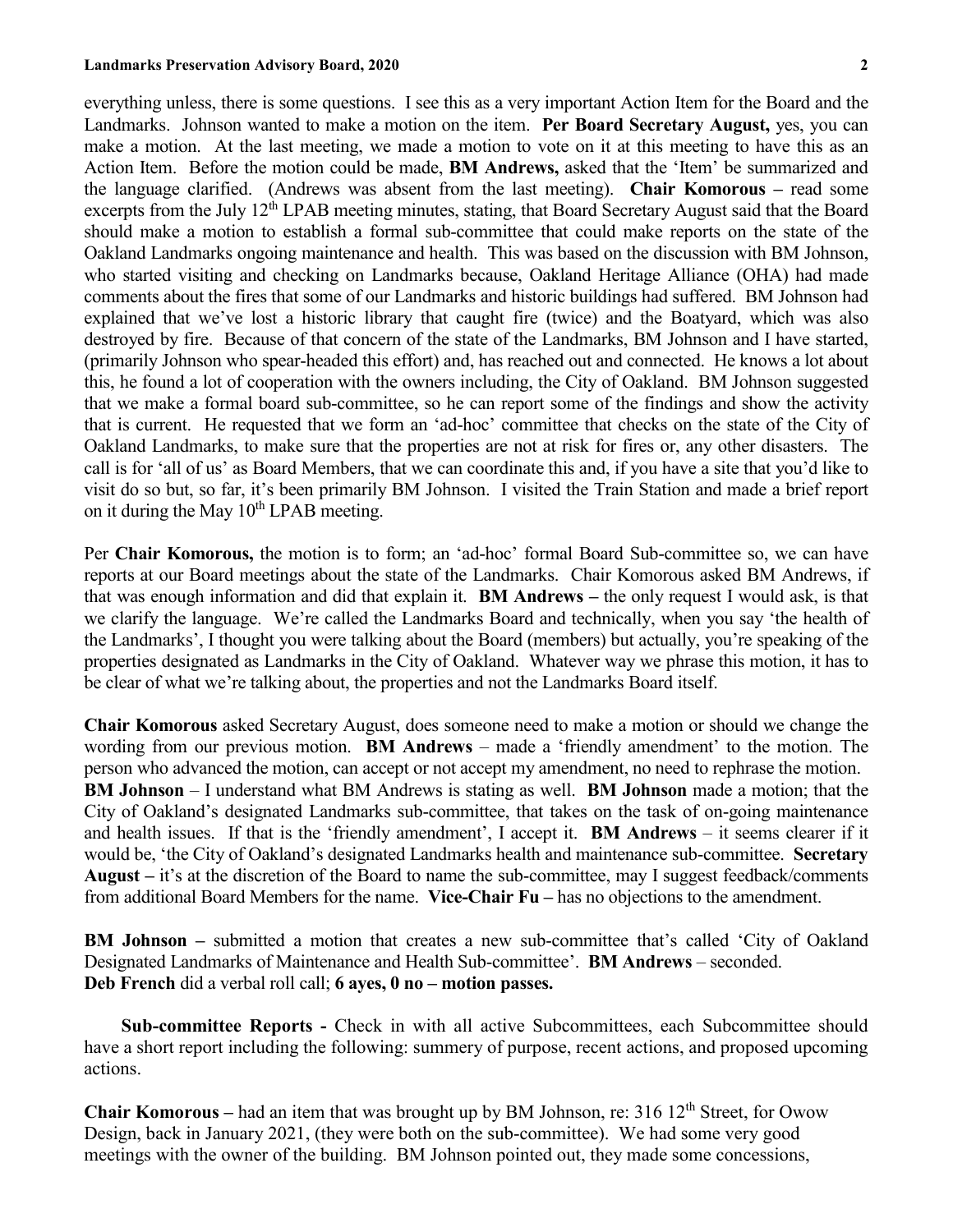#### **Landmarks Preservation Advisory Board, 2020 3**

promises, changes and, that we have not seen any kind of follow-up to see if what they agreed to was followed-up on. BM Johnson was asking, if we could see either drawings that shows that incorporation or could we request a copy of the drawings from the Planner, Michele Morris before we officially disband this sub-committee. **Secretary August –** from a procedural standpoint, once a sub-committee has been formed, it remains on the books. Since you have taken the initial steps, the logical protocol would be to reach out to that Planner that was involved with this item and, it is within the realm of what the sub-committee does and see if those early meetings did lead to a positive impact. **BM Andrews –** typically, when we've worked on sub-committees before, there's a Planner that's in charge of those interactions and, that person has been responsible for making sure that Landmarks is discharged its duties in terms of whatever meetings they were going to have with the client and the City. Once we've done that, we report back to the Landmarks that the Planner has assured us either in writing or in terms of the client's proposal, that they've incorporated our comments. **BM Johnson** – is it anything that would prevent either myself or Chair Komorous from reaching out to the Planner and asking for an incorporated set of drawings or something that says, that the input we provided, they did incorporate. Is there anything that would prevent that from happening, is there a shorter course to get some closure on this. **Chair Komorous –** that makes sense, I understand what BM Johnson is saying, we're not asking that this go back to be re-reviewed for the entire Board. But, we are asking, if we could be provided the information by Planner Michel Morris so, BM Johnson and I can see where the project stands and what we recommended happened. And until then, BM Johnson and I, do not wish to disband our subcommittee.

**Secretary August –** thanked BM Johnson for stating very clearly the matter. Yes, from a procedural point of view, once a sub-committee has been formed, it is formed. BM Johnson and Chair Komorous are in an existing sub-committee and there is nothing preventing them from reaching out to the Planner involved with that project. That would be within the realm of what the sub-committee does. **Chair Komorous –** BM Johnson and I will reach out to Michele Morris. In the future, we should lead the sub-committee in a different way then, it's completely up to us to be following up on the Planner and timing because, we have no way of knowing the speed that a project goes through. We should leave this as a part of the protocol that the Planner reach out to us instead of us trying to contact the Planner. **Secretary August –** this might be a larger discussion of the structure of sub-committees. From researching the LPAB history with sub-committees, there are two types of sub-committees. There is one for ongoing matters, i.e., that are general and across the City, and other, that are confined to an individual project. This is a matter that needs further research and discussion to clarify the protocol. **Chair Komorous –** I will reach out with BM Johnson and to the Planner and, request her assistance in finding out where the project stands and what happened with it. Maybe we could put in on another Agenda and figure out how to follow-up. It's very appropriate for the Board Secretary to put it on the Agenda and to go through these sub-committee reports. Usually, we had our sub-committee and made our recommendations and never got to hear about it again. It would make our sub-committees much more useful if there's an actual follow-up and, we know what happened. Maybe that's something we need to discuss or, next time there is a specific sub-committee, it could be part of the Agenda and the protocol for how the whole process happens. **Secretary August ---** to wo the idea to work it into future sub-committees, as part of the updated protocol is a promising idea.

**Chair Komorous –** asked the Board, if there were any other sub-committees that would like to report or see any follow-ups on the sub-committees. (None of the Board members had any reports).

**Chair Komorous** - had one more item related to the sub-committee that we voted in today and, that was related to the City of Oakland's Designated landmarks and not the Landmark Board but, the actual sites and buildings. We have done it in the past and have been discussing it, that it would be helpful that related to those Landmarks, that we have presentations during our Board meetings. In the past,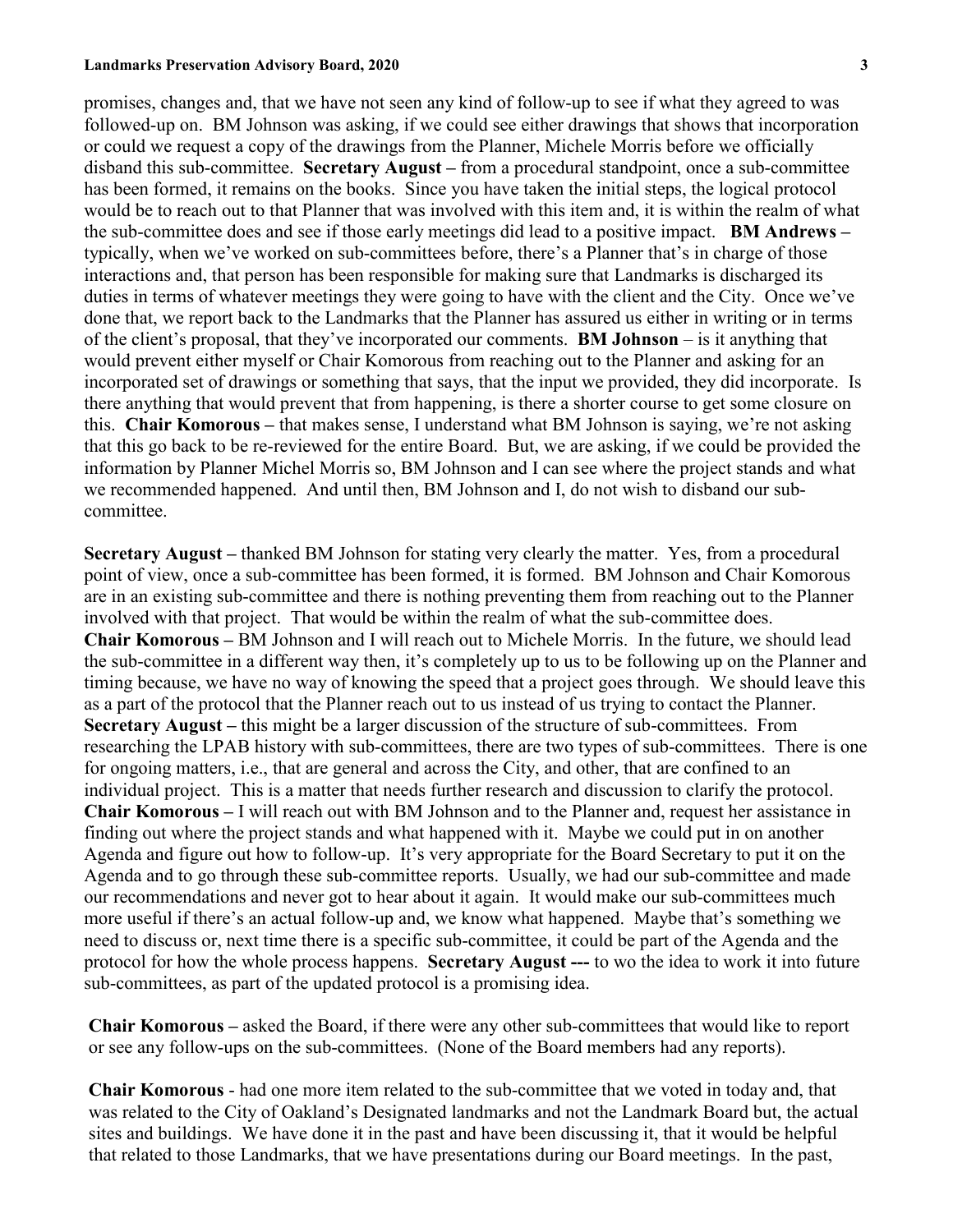### **Landmarks Preservation Advisory Board, 2020 4**

Board members have made very interesting presentation and, it would be appropriate to have a presentation related to these Landmarks. Chair Komorous asked BM Johnson if he'd be interested in making a presentation about the multiple Landmarks that he's visited or a specific one. **BM Johnson –** we should evaluate the properties that are visited and determine which ones should be a presentation and which ones should be part of a report out, that could be something I can accommodate, with your help. **Chair Komorous –** that would be great, maybe that would be something that you and I can discuss off-line and make presentations. But, this is a call to all Board members. If there are any presentations that you would like to make about any Landmarks or Historic buildings in Oakland or, any subject regarding the architectural preservation, it would be welcomed and helpful. She asked if anyone would like to join a sub-committee about the, City of Oakland Designated Landmarks buildings and sites, that BM Johnson is presently spear- heading. Help from other Board Members would be greatly appreciated. **BM Andrews –** this is an important effort to do Landmark of the Month and report but, I'm what I'm hearing is something much more comprehensive and, is attending to Landmarks that are in danger of serious damage or deterioration. One of the first things to do is recognize that we have, 145 Designated Landmarks (+ 8 Mills Act properties from 2020, that haven't been added to the list yet) in the City of Oakland and, 6 Board members. Maybe, you can assign twenty Landmarks to each Board Member and, they can make a general report on the Landmarks that are in disrepair or danger and, highlighting reports on those. Maybe, either Betty or some other folks that do this regularly, can help us out on this. **Chair Komorous –** that sounds terrific. BM Johnson has visited quite a few of them, we may not have that many left. **BM Johnson** – there has been some work done, there has been criteria established and we've accomplished some things. There should be a report-out sharing that information which is the logical next step because, it respects that work that's already been done. This is not something that just came up in July, it's been going on for a few months now, I can plan on having a report at the next meeting. (both Chair Komorous and BM Andrews agreed with BM Johnson's request).

**Secretary Reports –** Brief check-in regarding ongoing LPAB matters.

**Secretary August –** had three items to report: 1. The Office of the Mayor is continuing the work on the new Board Member appointment. We've had a vacancy since Chair Sugrue left his seat for the Planning Commission. 2. Over the last 3 weeks, Club Knoll has been moving, the last piece will be moved tomorrow. It will still take a while to put it all back together (so it doesn't look like sliced bread). 3. We now have 'toll free numbers' for our LPAB Zoom meetings. If anyone has questions or interest, please feel free to contact me directly at:

[KAugust@oaklandca.gov.](mailto:KAugust@oaklandca.gov)

**OPEN FORUM – Naomi Schiff, Oakland Heritage Alliance (OHA) – in regards to the 12<sup>th</sup> Street** project, a decision letter was issued by Planner, Michele Morris. It would be wise for any future subcommittee, to specifically request that the planner, discuss with the sub-committee before issuing the decision letter because, once the letter is issued, it's hard to go back. (Ms. Schiff forwarded this information to Secretary August and the Board Chair). Also, there's two walking tours left in our rejuvenated Walking Tour schedule, the last ones were very well attended. The two that remain include; an Oakland Landmark that you can see on, Sunday, Sept.  $19<sup>th</sup>$  @ 10am, the Historic sites in Joaquin Miller Park, where a Landmark Designation was made in 1975. On Sept.  $26<sup>th</sup>(a)$  10am, a more vigorous hike for the hearty in Butters Canyon with tour guide, Dennis Evanosky. Adele Riston is doing the Joaquin Miller tour and, both of these are going to be great tours. To find out more information on these tours, go to; [www.oaklandheritage.org.](http://www.oaklandheritage.org/) In closing Ms. Schiff stated, that OHA is discussing doing a much wider Plaque Program, to put plaques on all the Oakland Landmarks, and OHA would love to coordinate with you and your committee about that.